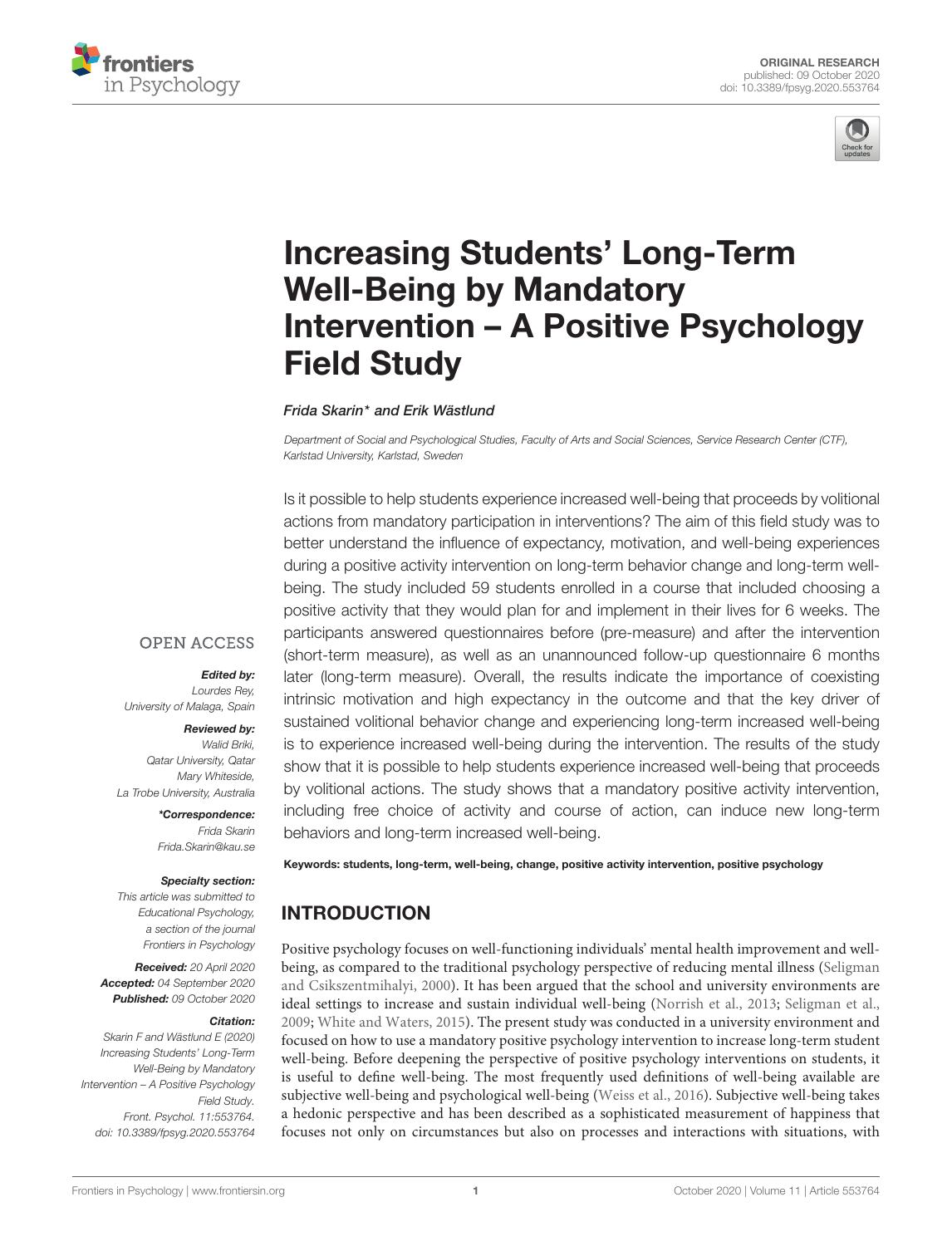other people, and within oneself [\(Diener et al.,](#page-7-3) [1999\)](#page-7-3). Hedonic aspects of well-being are measured as life satisfaction and a balance between negative and positive affect [\(Diener,](#page-7-4) [1984\)](#page-7-4). By contrast, psychological well-being takes a more eudemonic perspective and has been described as selfacceptance, relations with others, autonomy, environmental mastery, purpose in life, and personal growth [\(Ryff,](#page-7-5) [1989\)](#page-7-5). Eudemonic aspects of well-being comprise a broader and multifaceted set of needs for optimal functioning, personal growth, self-determination, and having a meaningful life. The terms subjective well-being and happiness are often used interchangeably [\(Lyubomirsky,](#page-7-6) [2001;](#page-7-6) [Diener et al.,](#page-7-3) [1999\)](#page-7-3), so we have used them interchangeably in this paper.

From the positive psychology perspective, individuals can make the most of their resources by using their personality traits and signature strengths in ways that cultivate their specific capacities and increase well-being. This approach could be appealing and easily accessed by students. Several meta-analyses (see, for instance, [Bolier et al.,](#page-7-7) [2013;](#page-7-7) [Hone et al.,](#page-7-8) [2015;](#page-7-8) [Sin](#page-7-9) [and Lyubomirsky,](#page-7-9) [2009;](#page-7-9) [Weiss et al.,](#page-8-1) [2016\)](#page-8-1) have enforced the efficacy of positive psychology interventions in increasing wellbeing and ameliorating depressive symptoms, especially for those in the middle range of the well-being continuum. [Lyubomirsky](#page-7-10) [\(2008\)](#page-7-10) presented 12 positive activity interventions, which can be adjusted to suit each individual. The positive activities have been shown to increase well-being if implemented in everyday life for 8 weeks. Lyubomirsky argued that when mindful practical actions are executed in everyday life, positive emotions emerge connected to the area in focus, which reproduce themselves [\(Lyubomirsky,](#page-7-10) [2008\)](#page-7-10). **[Table 1](#page-1-0)** provides a brief presentation of the nature of the activities and how they can be practiced.

The very nature of an intervention implies a targeted action during a limited timeframe with the aim of changing a specific

<span id="page-1-0"></span>TABLE 1 | Lyubomirsky's 12 positive activities with examples of behaviors that can be implemented in everyday life.

| <b>Positive activity</b>                        | <b>Description examples</b>                                        |  |  |  |
|-------------------------------------------------|--------------------------------------------------------------------|--|--|--|
| Expressing gratitude                            | Observe, appreciate, and write down good<br>things in your life    |  |  |  |
| Cultivating optimism                            | Notice and express positive sides of things                        |  |  |  |
| Avoiding over-thinking and social<br>comparison | Limit rumination to one "rumination hour"<br>per day               |  |  |  |
| Practicing acts of kindness                     | Offer help, give (honest) compliments                              |  |  |  |
| Nurturing social relationships                  | Express love, be supportive, show<br>appreciation                  |  |  |  |
| Developing strategies for coping                | Find meaning in traumas, turn to social<br>support                 |  |  |  |
| Learning to forgive                             | Write forgiveness letter(s)                                        |  |  |  |
| Increasing flow experience                      | Engage in activities with balance between<br>challenge and control |  |  |  |
| Savoring life's joys                            | Be mindful when doing more of things you<br>enjoy                  |  |  |  |
| Committing to your goals                        | Learn and practice authentic, harmonious<br>goals                  |  |  |  |
| Practicing religion and spirituality            | Perform spiritual activities, pray                                 |  |  |  |
| Taking care of your body and soul               | Practice meditation or physical activity                           |  |  |  |

behavior or state of affairs. Thus, the goal of the intervention is to help individuals adopt new behaviors such as committing to goals. Understandably, behavior change interventions are carried out with the intention of changing behaviors, not only during the intervention itself but also having sufficient impact to sustain the intervention-induced behavior. Therefore, it is necessary to investigate the effects of behavior change interventions, in terms of both short-term effects in immediate conjecture with the intervention and long-term effects in terms of sustained behavior.

## **Motivation**

When participating in a behavior change intervention, motivation is needed to carry through with it. Thus, to understand the present study's angle on students' motivation, we briefly present the related motivational theory. As [Sheldon and](#page-7-11) [Ryan](#page-7-11) [\(2011\)](#page-7-11) argued, Self-Determination Theory (SDT) [\(Deci and](#page-7-12) [Ryan,](#page-7-12) [2008\)](#page-7-12) is a motivational theory meeting positive psychology, both in its framework for understanding optimal functioning and in the need for autonomy and met needs for succeeding in well-being interventions. According to SDT, three basic human needs that activate behavior are central for motivation to occur: competence, autonomy, and relatedness. The desire to control the outcome of one's actions (competence); the need to act in harmony with true interest and values and out of free will (autonomy); and the need to perform actions that include belongingness, social support, and togetherness (relatedness) are associated with psychological health and effective performance. SDT divides motivation into intrinsic and extrinsic forms. Intrinsic motivation is the drive to do things autonomously, out of curiosity, for the joy and internal reward of feeling good, excited, or pleased. Intrinsic motivation reflects the instant gratification of performing a behavior. Extrinsic motivation is a controlling form of motivation and typically refers to the drive to do things in order to receive an external reward, such as money, praise, or awards, or to avoid punishment, such as scolding or disgrace [\(Deci and Ryan,](#page-7-12) [2008\)](#page-7-12). In SDT, the latter form of extrinsic motivation is referred to as external regulation. [Ryan](#page-7-13) [\(2012\)](#page-7-13) explained that extrinsic motivation can be internalized, where introjection is a controlled (and therefore the least autonomous) form of extrinsic motivation. Examples include parents reacting to their child's academic performance by rewards or punishment, which leads to negative well-being consequences for the child because of contingencies of self-worth and usually does not result in long-term performance because of the nonvolitional nature. A more autonomous form of internalization is identified regulation; for example, the child in the above example would understand and accept the value of the behavior (doing well at school). The most autonomous form of internalization is integrated regulation, which refers to when the behavior has been adopted and becomes in line with the individual's own identification and needs. Thus, externally motivated behavior can become volitional. Extrinsically motivated behaviors normally do not transform into intrinsic ones because of their instrumental focuses [\(Ryan,](#page-7-13) [2012\)](#page-7-13). However, different types of motivation can coexist, and a behavior can start in one form and transform to another. The difference between intrinsic motivation and a fully integrated extrinsic motivation – that is, integrated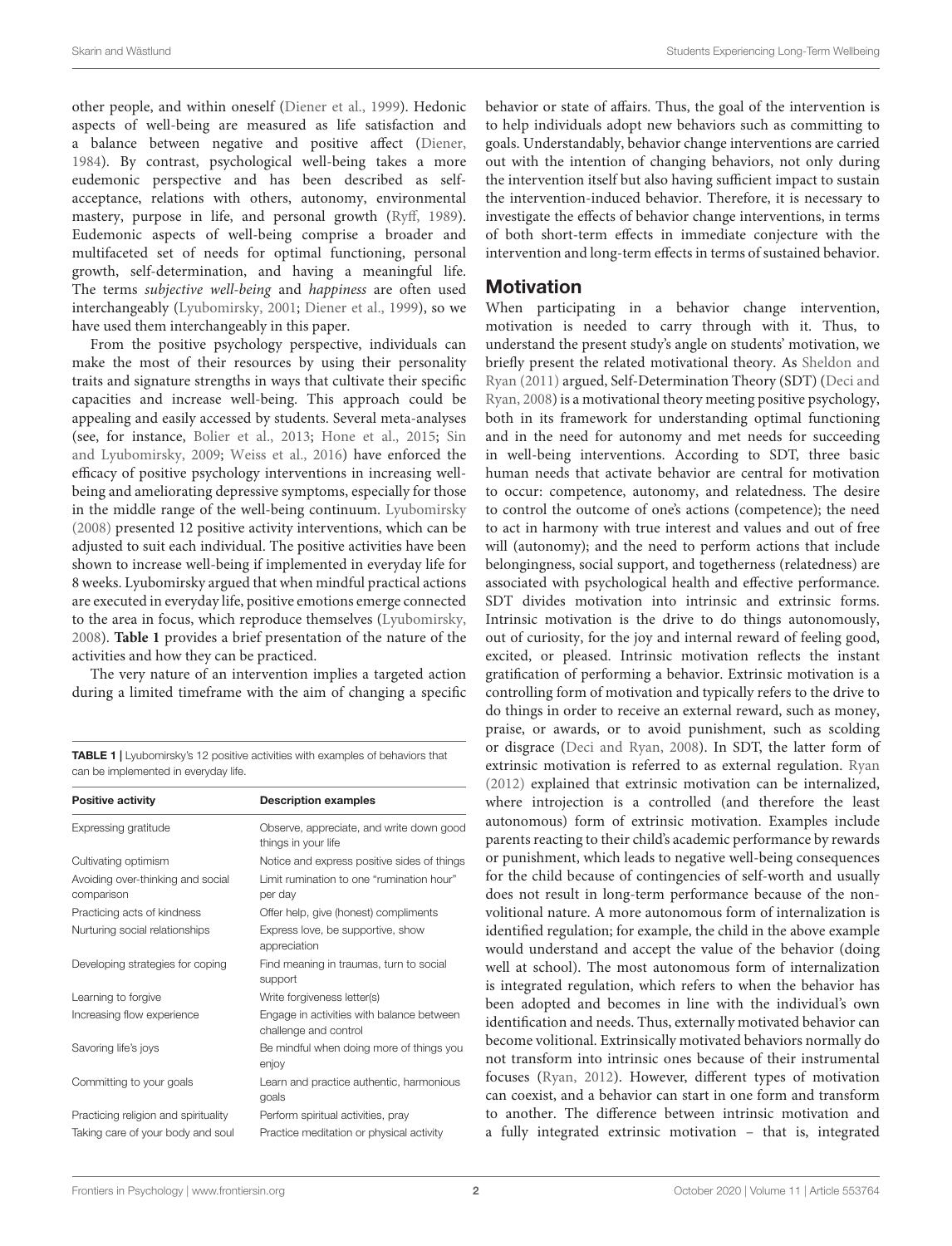regulation – is that the former is, by definition, doing something for the joy and interest of it, while the latter is doing something for the value and meaning of it.

Lyubomirsky developed a self-diagnostic test – the Person– Activity Fit Diagnostic – which is recommended to be taken before choosing a positive activity to engage in, to determine which activity would be most valuable for each individual. The Person–Activity Fit Diagnostic consists of 12 activities to consider regarding five reasons one would possibly engage in them: how natural it would feel, how much one would enjoy doing it, how much value and identification it would bring, how guilty one would feel to not do it, and how one would do it because the situation or someone else forces them to do it. The reasons for engaging in positive activities tap into the different kinds of motivation: natural and enjoy tap intrinsic motivation, value taps identified motivation, guilty taps introjected motivation, and situation taps external motivation [\(Lyubomirsky,](#page-7-10) [2008\)](#page-7-10). However, even with prerequisites for motivation in place, behavior change is still subject to another factor: the individual's beliefs [\(Bandura,](#page-7-14) [1997\)](#page-7-14). The belief of what the future will bring is called expectation.

## Expectation

Our expectations seem to influence what the future actually brings. [Murphy](#page-7-15) [\(1999\)](#page-7-15) researched the influence of expectancy on the outcome of therapy and defined expectancy as "the client's hope and expectancy of change as a result of participating in therapy." From an intervention perspective, the idea of expectations having significant effects on outcomes of the intervention is intriguing. Previous research shows that expectation seems to be as important as the activity itself [\(Volkow et al.,](#page-7-16) [2003\)](#page-7-16).

[Bandura](#page-7-17) [\(1977\)](#page-7-17) self-efficacy theory focused on expectancies for success and divided expectancy into self-expectancy and outcome expectancy. Self-expectancy represents individuals' belief in their ability to perform a certain behavior, whereas outcome expectancy represents the belief that a certain behavior will lead to a certain outcome. Rather than focusing on different types of expectancy, the present study uses the term expectancy to describe the participants' general expectation of the overall possible success rate that their participation in the intervention may bring.

Behavior change interventions are carried out with the intention of changing specific behaviors; however, the ultimate goal is usually not the target behavior itself but the outcome – the experienced gain – which makes change worthwhile for the individual. Therefore, to understand well-being interventions, we must differentiate between the changed behavior and its outcome.

## Outcome and Well-Being of Students

A desired outcome from well-being interventions in a school setting is that the students should experience increased wellbeing. The very nature of an intervention implies a targeted action during a limited timeframe with the aim of changing a specific behavior or state of affairs. Thus, the goal of this intervention was to help students adopt a new behavior and increase their well-being. Understandably, interventions are

enacted with the intention of changing behaviors, with enough impact to sustain the behavior. Consequently, a study of the effects of interventions must include short-term and long-term effects in terms of sustained behavior and sustained well-being.

It is helpful to promote a path to better mental health and wellbeing in an educational setting where students easily can access the perspective and be guided on how to apply and implement it in everyday life to build a foundation for the rest of their lives. A lot of previous research has examined well-being interventions in a school setting with a set course of action for students to follow (see, for instance, [Shoshani and Steinmetz,](#page-7-18) [2014;](#page-7-18) [Lambert](#page-7-19) [et al.,](#page-7-19) [2019\)](#page-7-19). However, personal fit with positive activities has been argued to be important [\(Lyubomirsky,](#page-7-10) [2008\)](#page-7-10) and could save monetary, personnel, and time resources. Additionally, from a motivational perspective, it would be desirable to make an externally prompted behavior become intrinsically or fully externally integratedly motivated. Therefore, the present study was conducted with the distinguishing parameters of mandatory participation in the intervention, but where the participants were free to choose one positive activity themselves and plan the implementation of the activity to fit their everyday lives. Research is needed in this course to create interventions that help students experience long-term increased well-being. Hence, the aim of present field study was to investigate the following research questions in the light of an externally prompted positive activity intervention:

- RQ1: How does expectancy influence the effect of motivation on experienced well-being change?
- RQ2: How do students' motivation and expectancy relate to long-term behavior change and experienced long-term well-being increase?

## MATERIALS AND METHODS

The study was based on a 6-week well-being intervention. Participants were given questionnaires before and after the intervention, as well as an unannounced follow-up measurement 6 months later (see **[Figure 1](#page-3-0)**). Although the intervention was a compulsory class assignment, participation in the study was voluntary, and nothing was said about follow-up measurements. The participants received no support to continue the intervention-induced behaviors after the intervention. Therefore, results from the follow-up measurements can be taken to indicate the participants' volitional sustained behavior. Considering the motivational processes of the SDT, the participants were asked to specify whether their motivation was attributed to the ambition of being a good student and receiving good grades (encapsulated in extrinsic motivation in the present study) or to an inner will and genuine interest (intrinsic motivation) in behavior change.

## Participants and Recruitment

As part of a mandatory course in the first year of the psychology program at Karlstad University, Sweden, students were obliged to study the 12 evidence-based positive activity interventions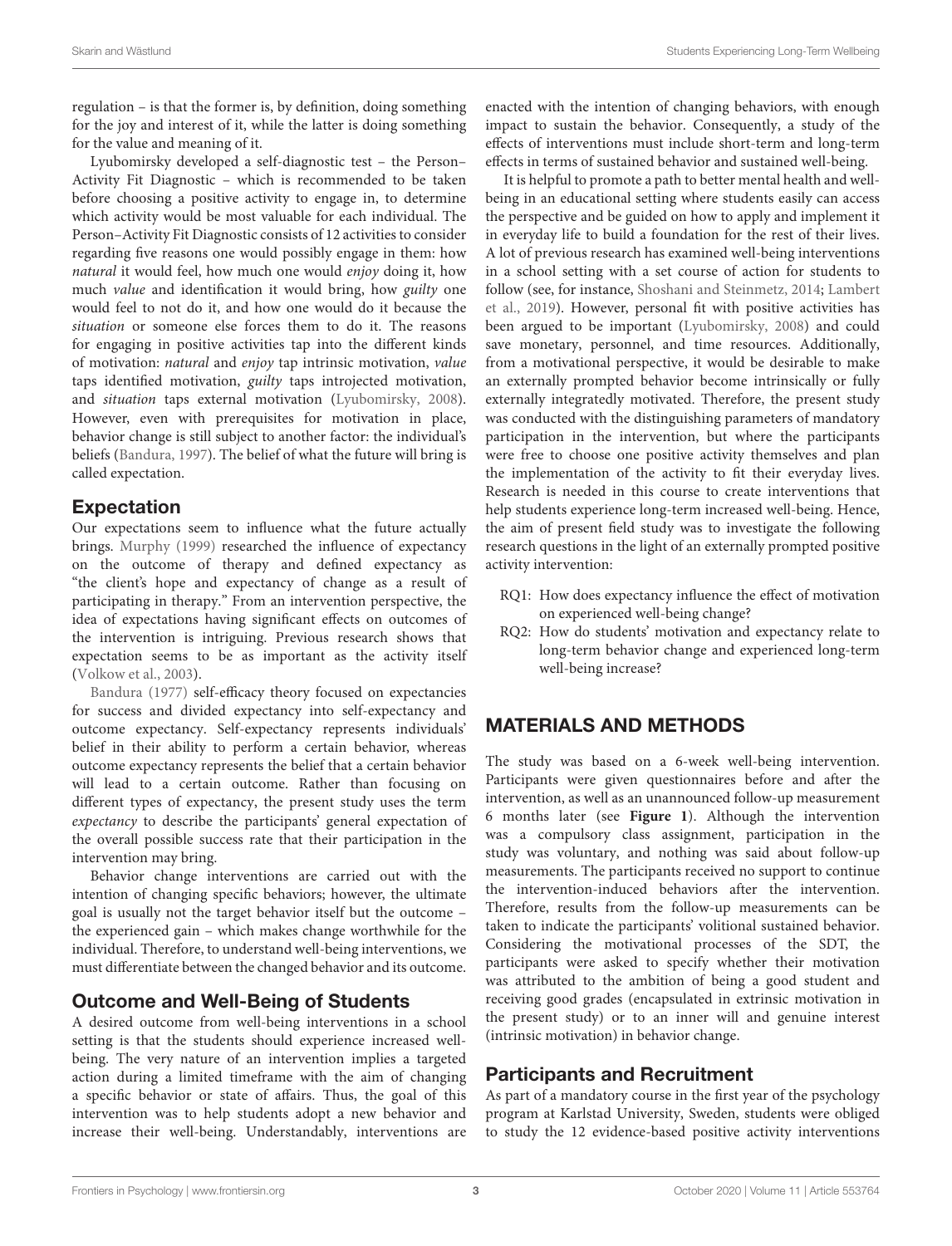

<span id="page-3-0"></span>and their implementation [\(Lyubomirsky,](#page-7-10) [2008\)](#page-7-10) and select one that they would implement in their lives for the following 6 weeks. The assignment included planning for implementation that would fit the students' lives and writing a paper about their experiences linked to the literature. The students' plans were written down individually and included their choice of activity, activity frequency, time and place for the activity, as well as time, place, and form for journaling the activity. Among the students from three different cohorts of the course, volunteers were recruited for the present study and required to answer questionnaires before and after the intervention. In addition, participants were approached 6 months after the intervention ended to answer an unannounced follow-up questionnaire. The questionnaires were handed out in printed form: the pre-measure before the first lecture of the course, the short-term measure after the last lecture of the course, and the long-term measure before a lecture in a different course 6 months later. At the pre-measure, the students were asked about their plan (positive activity choice, frequency, and course of action), motivation (intrinsic versus extrinsic), and expectations (high versus low) regarding the intervention results. At the short-term measure, the students were asked about their experienced well-being change (if any), their behavior change, and their motivation at this point. At the post-measure, the students were asked about their experienced well-being change and about their current engagement in the target behavior. For an illustrative study overview, see **[Figure 1](#page-3-0)**.

The handouts resulted in 59 complete questionnaires (with negligible drop-out). The sample consisted of 26 percent male and 74 percent female participants, ranging in age from 19 to 44 years old, with a mean age of  $24.8$  (SD = 5.93). Each questionnaire took approximately 15–20 min to complete. To reveal spontaneous volitional behavior change motivated from within the participants themselves, the follow-up measurement was not announced beforehand.

## **Material**

Well-being can be measured by a single-item scale that simply asks people how happy they are [\(Abdel-Khalek,](#page-7-20) [2006\)](#page-7-20) or by standardized batteries of questions. [Lyubomirsky](#page-7-10) [\(2008\)](#page-7-10) study on positive activity interventions applied the latter, specifically the Subjective Happiness Scale or SHS [\(Lyubomirsky and](#page-7-21) [Lepper,](#page-7-21) [1999\)](#page-7-21). The SHS is a global, subjective measurement of happiness that includes absolute ratings as well as comparison to other people. Lyubomirsky and colleagues argued that

positive activities increased happiness, based on before and after measurements using the SHS. In line with other studies [\(Gardner](#page-7-22) [et al.,](#page-7-22) [1998;](#page-7-22) [Hoeppner et al.,](#page-7-23) [2011\)](#page-7-23), the present study used a singleitem scale to measure happiness before and after the intervention, as well as at the 6-month follow-up.

#### Pre-measures

The questionnaires containing the pre-measures were distributed before the intervention began. In addition to basic demographics, the participants were asked questions regarding their belief in the intervention (expectancy) and how often they intended to execute the new behavior (plan). Expectancy is most often measured by a single-item scale (e.g., [Ilgen et al.,](#page-7-24) [1981;](#page-7-24) [Wanous](#page-8-2) [et al.,](#page-8-2) [1997\)](#page-8-2). Therefore, we used a seven-point Likert scale that asked the participants to indicate how much happier they expected to be after carrying out the intervention, with 1 being "not at all happier" and 7 being "a lot happier." Participants' new behavior plan was measured with the question "How often do you plan to carry out your chosen behavior during the course?" The response choices were "never," "very occasionally," "once per month," "several times per month," "once per week," and "several times per week."

#### Short-Term Measurement

The questionnaires measuring the short-term results were distributed ahead of a lecture at the end of the course and contained questions regarding motivation (intrinsic versus extrinsic), how often the new behavior was executed (shortterm behavior change), and how much happier the participants felt after the intervention compared with before (experienced short-term change in well-being). In line with [Markland and](#page-7-25) [Hardy](#page-7-25) [\(1997\)](#page-7-25), motivation was measured with a seven-point Likert scale indicating the level of motivation participants had to carry through the intervention, ranging from 1 ("not at all/doing it just because of the course;" that is, extrinsically motivated) to 7 ("very motivated/could do it totally voluntary;" that is, intrinsically motivated). Short-term behavior change was measured by self-report: "How often did you carry out the behavior you had chosen during the course?" with the responses "never," "very occasionally," "once a month," "several times a month," "once a week," and "several times a week." Given that our intention was to measure change rather than objective happiness, we used the self-report question "How much happier are you now compared to before the intervention?" to measure the participants' experienced short-term change in well-being, if any;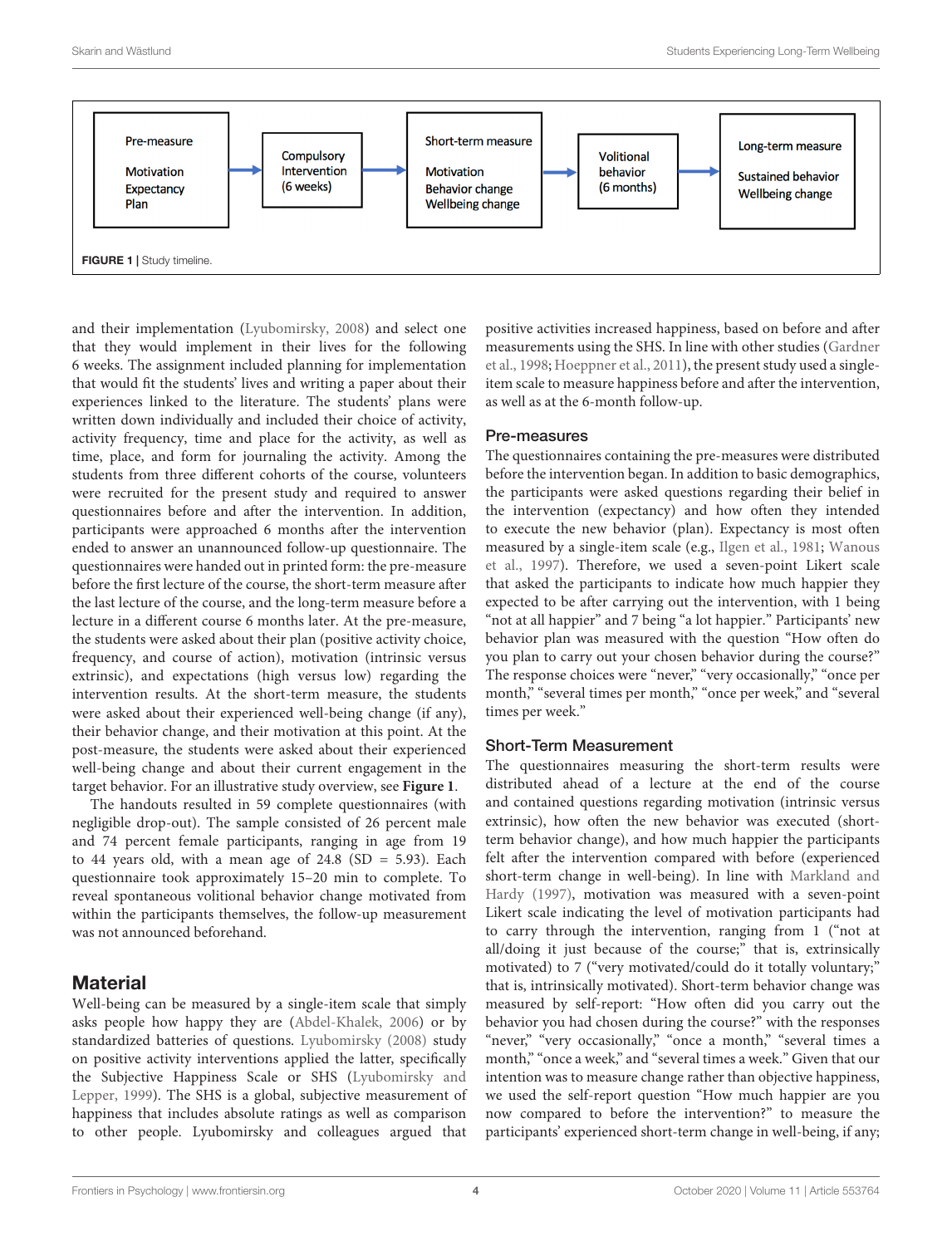

<span id="page-4-0"></span>responses ranged from 1 ("not at all") to 7 ("very much"). Selfreported measurements for well-being [\(Armenta et al.,](#page-7-26) [2014\)](#page-7-26) and behavior change [\(Cohn and Fredrickson,](#page-7-27) [2010\)](#page-7-27) align with previous research.

#### Long-Term Measurement

The questionnaires measuring long-term results were distributed 6 months after the end of the course. Specifically, participants were asked a single-item question to measure long-term behavior change: "How often have you carried out the behavior you had chosen during the course since the course ended?" The response choices were "never," "very occasionally," "once a month," "several times a month," "once a week," and "several times a week." To measure the participants' experienced long-term change in wellbeing, if any, they were asked to answer the question "How much happier are you now compared to before the intervention?" using a seven-point scale.

## RESULTS

In answering RQ1, we first looked at the reported behavior change. All participants set ambitious plans, including significant behavior changes during the intervention and reported altered

behavior. Ninety-seven percent performed their new behavior one or several times per week. Experienced short-term well-being change indicated an increase (responses of 5, 6, or 7 on a sevenpoint scale) for 40.6 percent of the participants. To investigate the effect of motivation and expectancy on experienced wellbeing change, we conducted a simple moderation analysis using the model 1 PROCESS procedure for SPSS [\(Hayes,](#page-7-28) [2013\)](#page-7-28), which indicated a moderating effect of expectancy on the relationship between motivation and experienced well-being change. The moderation analysis indicated that the overall model was significant ( $p = 0.0032$ ,  $R^2 = 0.25$ ). A follow-up spotlight analysis at the 16th, 50th, and 84th percentiles indicated that the positive effect of motivation on experienced well-being change was significant only when expectancy was high (see **[Figure 2](#page-4-0)**).

As **[Figure 2](#page-4-0)** shows, the more intrinsically motivated the participant, the greater the increase in experienced well-being change following the intervention, provided that the participant had a strong belief that the intervention would lead to a desired outcome. Consequently, without high expectancy, intrinsic motivation did not have a significant effect on experienced wellbeing change.

To answer RQ2, we utilized an unannounced followup questionnaire 6 months after the completion of the intervention finished, in which participants were asked about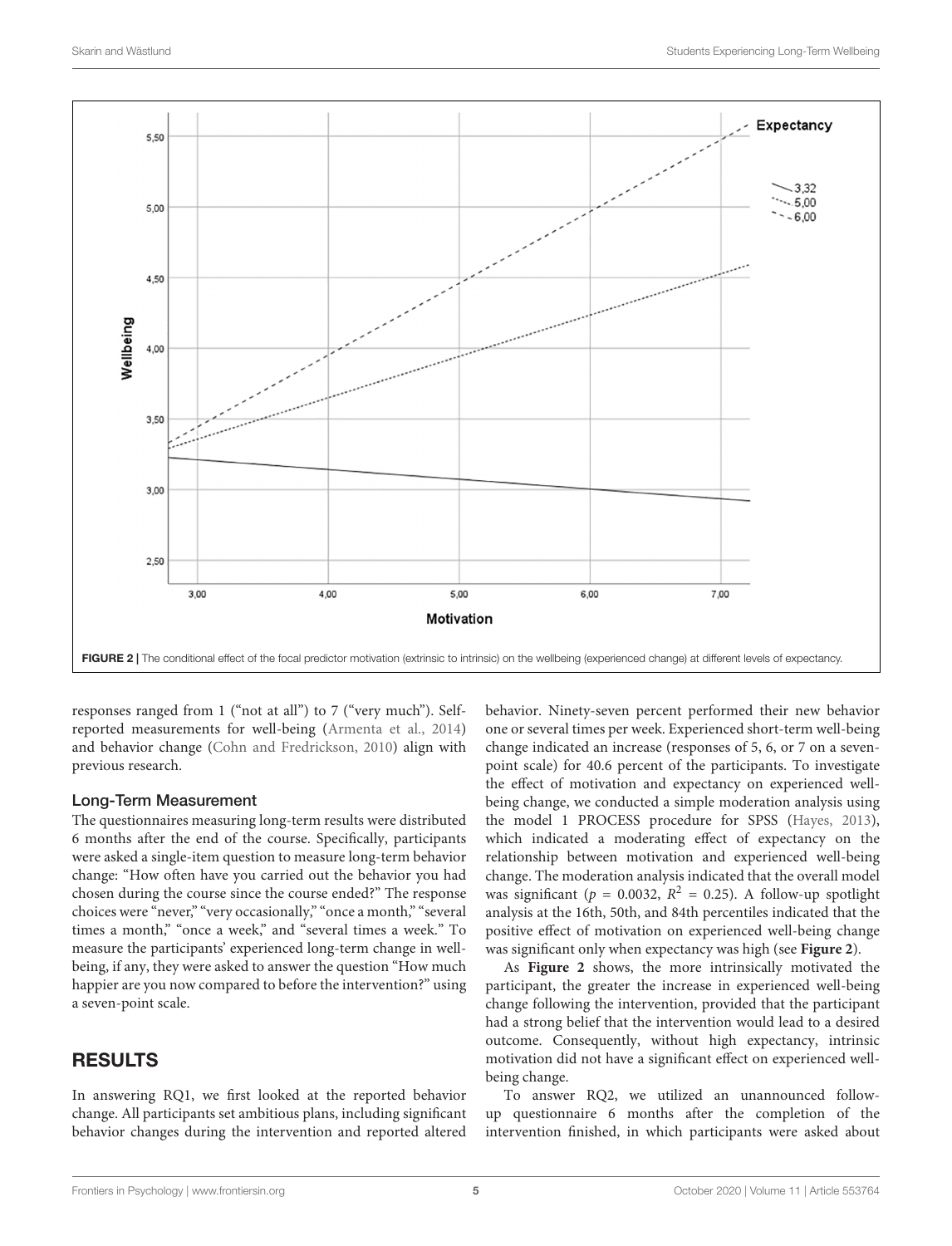<span id="page-5-0"></span>TABLE 2 | Descriptive for participants who changed vs. did not change behavior (group  $0 =$  did not change and  $1 =$  changed behavior)  $* = p < 0.05$ .

|                                          | Group | N  | М    | <b>SD</b> |
|------------------------------------------|-------|----|------|-----------|
| Motivation                               | 0     | 12 | 4.50 | 1.57      |
|                                          | 1     | 11 | 5.45 | 1.44      |
| Expectancy*                              | 0     | 11 | 4.18 | 0.60      |
|                                          | 1     | 11 | 5.09 | 0.83      |
| Experienced short-term wellbeing change* | 0     | 12 | 3.42 | 1.51      |
|                                          | 1     | 11 | 4.82 | 1.17      |
| Experienced long-term wellbeing change*  | 0     | 13 | 4.08 | 1.12      |
|                                          | 1     | 12 | 5.00 | 0.85      |

their spontaneous, self-initiated sustained behavior and its outcome. We were interested in any differences between those who spontaneously continued the intervention-induced behavior and those who did not. For a fairer picture, we divided the participants into two groups based on how frequently they reported engaging in the intervention-induced behavior. These two groups were (1) those who changed behavior (that is, engaged in intervention-induced behavior once a week or more:  $n = 12$ , 20.33 percent of the original sample) and (2) those who did not change behavior (that is, never engaged in intervention-induced behavior:  $n = 13$ , 22.03 percent of the original sample). Reports falling in between change and not change (that is, those who engaged in intervention-induced behavior "occasionally" or "one or a few times per month") were classified as neither-nor and were excluded from the analysis.

Independent sample t-tests were run between those who had changed their behavior and those who had not. The t-test results indicated that the participants in group 1 (with significantly changed behavior) reported higher levels of expectancy  $[t(20) = 2.936, p = 0.009]$ , measurement of experienced short-term change in well-being  $[t(21) = 2.478,$  $p = 0.022$ ], and measurement of experienced long-term change in well-being  $[t(23) = 2.310, p = 0.03]$ . Surprisingly, there was no significant difference in motivation between the two groups (see **[Table 2](#page-5-0)** for means and standard deviations).

Lastly, in order to compare the relationship between shortterm change in well-being, long-term change in well-being, and sustained volitional behavior change, we conducted a correlation analysis. The results show a slightly higher positive correlation between short-term change in well-being and sustained volitional behavior change (see **[Table 3](#page-5-1)**).

## **DISCUSSION**

The aims of this field study were to investigate (1) how expectancy influences the effect of motivation on experienced well-being change as a result of an externally prompted intervention and (2) how motivation and expectancy relate to volitional longterm change in behavior and experienced well-being. Overall, the results indicate the importance of coexisting intrinsic motivation and high expectancy in the outcome and that the key driver of sustained volitional behavior change and experiencing long-term increased well-being is to experience increased well-being during the intervention.

<span id="page-5-1"></span>TABLE 3 | Correlations between experienced short-term change in wellbeing and the following variables: long-term change in wellbeing and sustained volitional behavior change (group 1 and 2).

|                                |                 | <b>Short-term</b><br>wellbeing<br>change | Long-term<br>wellbeing<br>change | Long-term<br>behavior<br>change |
|--------------------------------|-----------------|------------------------------------------|----------------------------------|---------------------------------|
| Short-term<br>wellbeing change | Pearson         |                                          | $0.483*$                         | $0.476*$                        |
|                                | Sig. (2-tailed) |                                          | 0.020                            | 0.022                           |
| Long-term<br>wellbeing change  | N               | 23                                       | 23                               | 23                              |
|                                | Pearson         | $0.483*$                                 |                                  | $0.434*$                        |
| Long-term<br>behavior change   | Sig. (2-tailed) | 0.020                                    |                                  | 0.030                           |
|                                | N               | 23                                       | 25                               | 25                              |
|                                | Pearson         | $0.476*$                                 | $0.434*$                         | 1                               |
|                                | Sig. (2-tailed) | 0.022                                    | 0.030                            |                                 |
|                                | N               | 23                                       | 25                               | 25                              |

\*Correlation is significant at the 0.05 level (two-tailed).

In line with previous research (e.g., [Deci and Ryan,](#page-7-29) [2000;](#page-7-29) [Murphy,](#page-7-15) [1999;](#page-7-15) [Strecher et al.,](#page-7-30) [1986\)](#page-7-30), the present study indicates that crucial factors for successfully changing behavior are intrinsic motivation and the participant's expectancy that the intervention will lead to desired outcomes. However, the positive relationship between intrinsic motivation and intervention outcome (represented in this study by experienced well-being change) hinges on expectancy. Thus, neither intrinsic motivation nor expectancy alone seems to lead to a positive outcome; the two factors must be present simultaneously.

As graduate psychology students, participants in this study were most likely to have gained both intrinsic motivation and belief in the intervention from studying previous research (lectures, mandatory literature, and other available literature and information sources) about intervention activities. Therefore, we propose that the use of information and study materials may be an efficient way for intervention designers to help participants increase their intrinsic motivation and belief in the intervention. However, we should note that the participants' levels of expectancy were measured at the beginning of the course, which meant they were not a result of class activities.

In line with [Bandura](#page-7-17) [\(1977\)](#page-7-17) and [Deci and Ryan](#page-7-29) [\(2000\)](#page-7-29), the present study indicates that intrinsic motivation and expectancy are important, for both changing behavior and experiencing wellbeing during the intervention. Before the start of the study's intervention, all participants seemed to have high intrinsic motivation and ambition (that is, they set high goals) to engage in target behaviors. During the intervention, they all also reported engagement in the new behaviors in line with these high standards. When the intervention ended, the participants did not have any obligation or external encouragement to continue any behavior. Nevertheless, more than one-fifth of them chose to continue the target behavior and were still engaged in it 6 months later. Thus, the externally prompted behavior had turned into a volitional behavior.

To tease out the drivers of this transformation, we can compare participants who sustained their target behavior with those who quit as soon as the intervention ended. The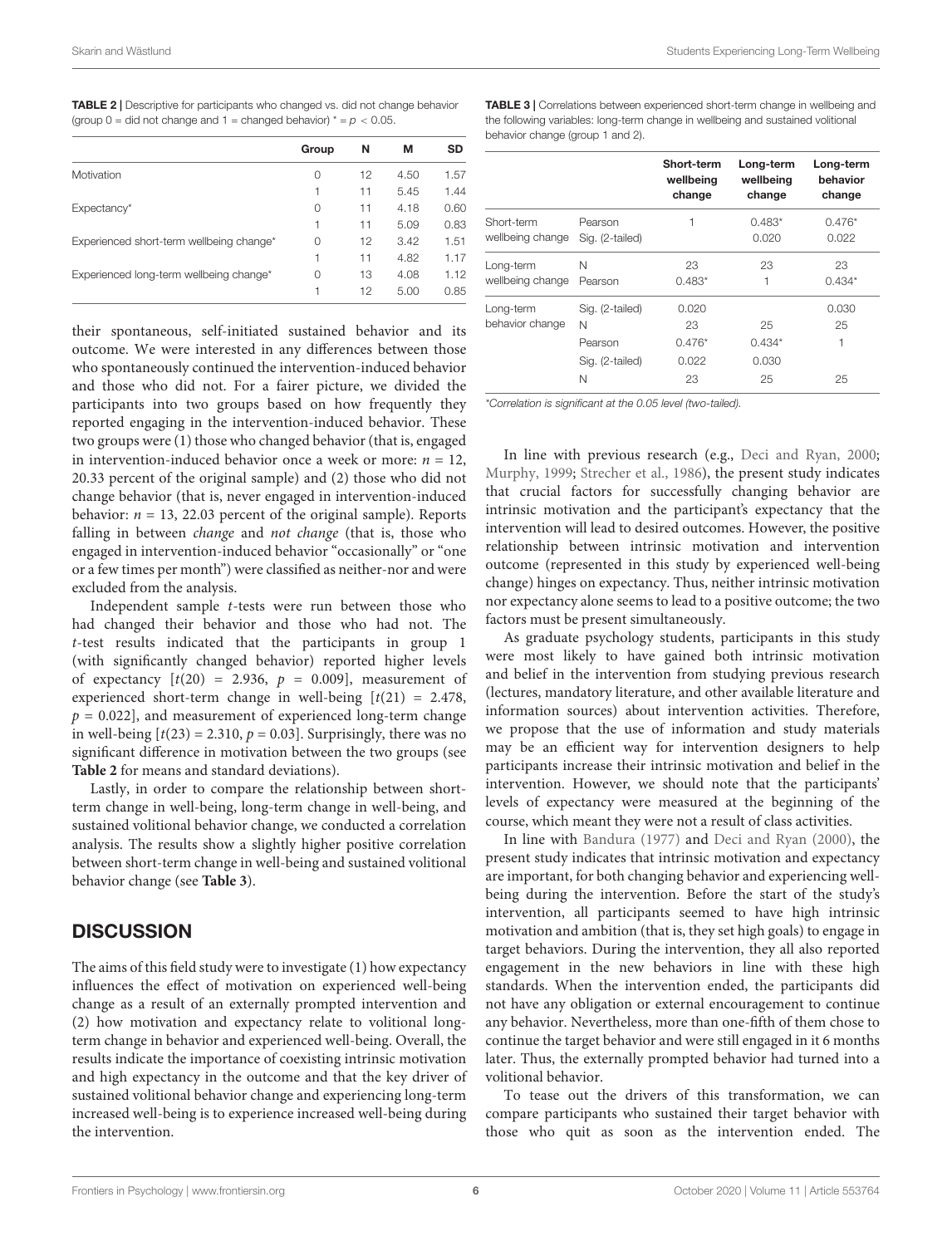results indicate that both expectancy and experienced wellbeing change differed between the two groups. Participants who continued their target behavior reported higher levels of expectancy before the intervention began and higher levels of experienced well-being change as a result of the intervention. Interestingly, the two groups showed no difference in reported intrinsic motivation. This finding indicates that actual experience of the intervention is a stronger predictor than selfreported motivation.

Thus, an externally prompted intervention such as a mandatory course can help students to volitionally make changes in their everyday behavior, even long-term, which can increase their well-being. As [Lyubomirsky et al.](#page-7-31) [\(2011\)](#page-7-31) discussed, results vary from studies with differing recruitment methods, such as voluntary versus non-voluntary selection. The results of studies in which participants voluntarily participated in interventions, with full awareness of the desired outcome (such as to improve well-being), tend to be more successful than the results of studies in which participants were unaware of the purpose of the study, such as participating in exchange for credits after being told that the study was a "cognitive exercise" (cf. [Seligman et al.,](#page-7-32) [2005;](#page-7-32) [Fordyce,](#page-7-33) [1977;](#page-7-33) with [Lyubomirsky](#page-7-34) [et al.,](#page-7-34) [2005;](#page-7-34) [Sheldon and Lyubomirsky,](#page-7-35) [2006\)](#page-7-35). Similar to the suggestion that knowledge about the intervention's purpose may moderate the intervention's effectiveness [\(Lyubomirsky et al.,](#page-7-31) [2011\)](#page-7-31), the present study included participants who were aware of the intervention's purpose, although they did not self-select to participate. However, the effectiveness might rely on the motivation rather than on self-selection itself; this is shown in the present study in terms of the influence of intrinsic motivation on long-term behavior change and experiencing wellbeing change and also in terms of an extrinsic motivational transformation process. Consequently, in line with [Deci and](#page-7-29) [Ryan](#page-7-29) [\(2000\)](#page-7-29), the results of the present study imply that the initial external motivation, in which behavior was controlled by the mandatory course setting, seemed to transform during the intervention and become integrated. Hence, integrated regulation of external motivation led to self-determined extrinsic motivation – the most complete internalization of extrinsic motivation [\(Deci and Ryan,](#page-7-29) [2000\)](#page-7-29). In sum, the present study highlights the long-term impact of a 6-week mandatory positive activity intervention in school, which was shown to help students experience increased well-being.

## Limitations and Future Research

Knowledge can influence expectancy and motivation. Therefore, a limitation of this study is that the participants had studied research and learned more about the intervention activities during the course and had therefore gained knowledge that has not been measured before or after the intervention. Hence, we cannot be certain about the reasons for increased motivation and expectancy during the intervention. Accordingly, future research is needed on how to help students raise their intrinsic motivation, transforming external motivation into integrated self-regulation, and on how studying research may influence motivation and expectancy. A possible limitation of this study is the issue of selfselection, as the sample consisted of students who had voluntarily

enrolled in the psychology program. Nevertheless, the results indicated differences in motivation among the participants, and those who were more intrinsically motivated were more successful at changing behavior and reaching a higher outcome from the intervention. Our choice of measuring change of wellbeing rather than choosing an objective measurement of wellbeing is a limitation of the study; we have tried to eliminate the negative effects of this limitation through a clear and replicable study and report. The reason for our decision to measure change rather than objective happiness was that we wanted to capture the participants' experience of change with the aim of presenting a deeper layer including reflection of a wider time perspective rather than a more minutes-based "rightnow" happiness. We argue that asking about change encourages participants to reflect on their experienced change rather than report a happiness rate that applies to a shorter timeframe. Another way to do this would have been to collect objective measurement of happiness, so we consider this choice to also be a limitation.

## **CONCLUSION**

The results of this study indicate that predictors of long-term behavior change through a positive activity intervention are the participants' expectancy before the intervention and their experience of desired outcome (that is, enhanced well-being) during the intervention. Those participants who continued to engage in intervention-induced behavior of their own volition 6 months after the intervention experienced a longterm increase in well-being. Intrinsic motivation modified the participants' effect of expectancy and their experience of the desired outcome during the intervention. Accordingly, those who were intrinsically motivated and believed in the intervention experienced more change in well-being, which motivated them to proceed with the behavior that had increased their well-being. These results add to the knowledge regarding the relationships among motivation, expectancy, and well-being outcome and, consequently, how experienced short-term change in wellbeing can predict long-term behavior change and experienced long-term change in well-being. By strengthening prerequisites for intrinsic and fully integrated extrinsic motivation, belief in the intervention, as well as making positive outcomes of the intervention explicit, students can be supported to make volitional long-term behavior changes.

## DATA AVAILABILITY STATEMENT

The raw data supporting the conclusions of this article will be made available by the authors, without undue reservation.

## ETHICS STATEMENT

Ethical review and approval was not required for the study on human participants in accordance with the local legislation and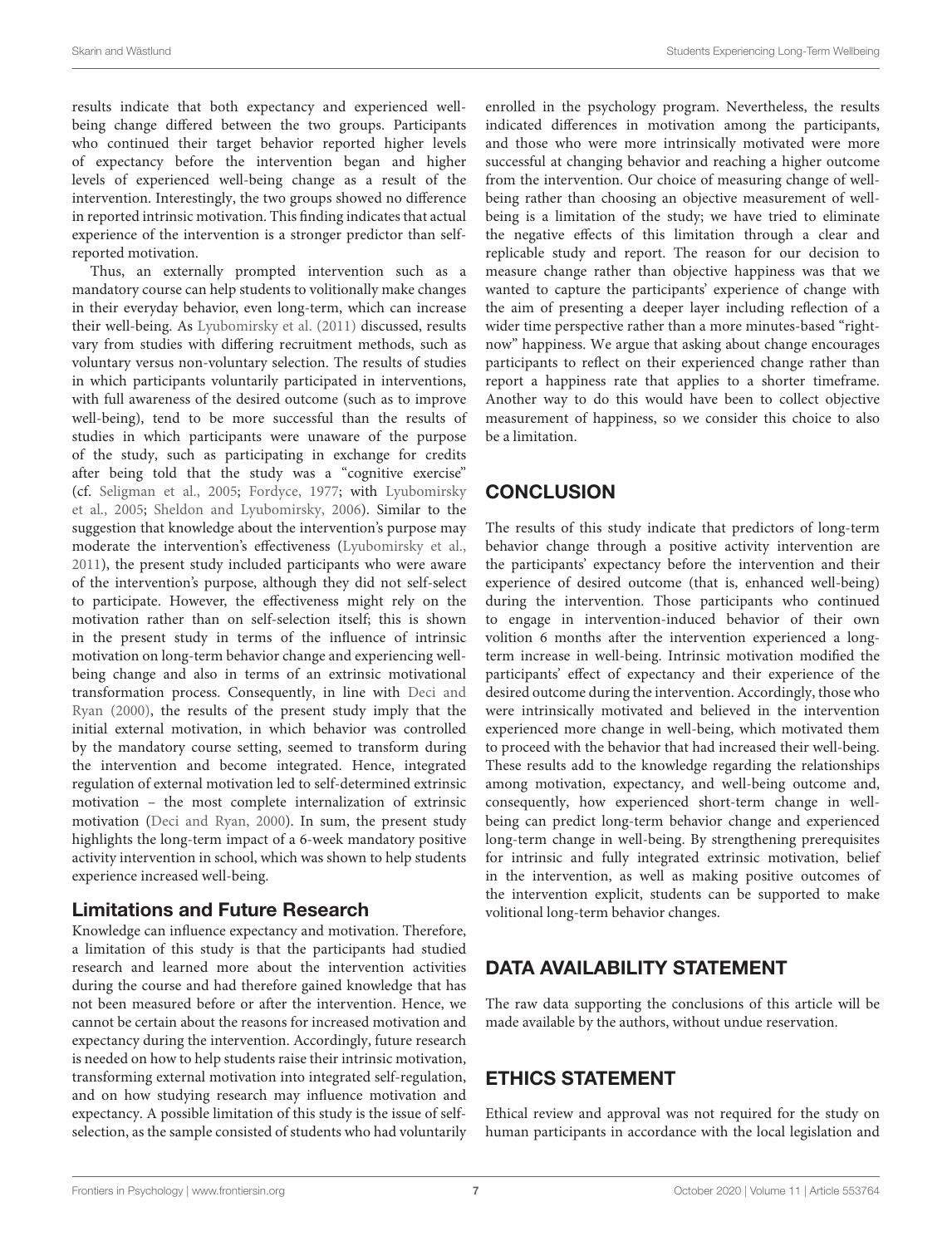institutional requirements. The patients/participants provided their written informed consent to participate in this study.

## AUTHOR CONTRIBUTIONS

FS contributed with the initial idea generation, data collection, data analysis, and manuscript writing. EW contributed to supervision, study design improvement, interpretation

#### **REFERENCES**

- <span id="page-7-20"></span>Abdel-Khalek, A. M. (2006). Measuring happiness with a single-item scale. Soc. Behav. Pers. Int. J. 34, 139–150. [doi: 10.2224/sbp.2006.34.2.139](https://doi.org/10.2224/sbp.2006.34.2.139)
- <span id="page-7-26"></span>Armenta, C. N., Jacobs Bao, K., Sheldon, K. M., and Lyubomirsky, S. (2014). "Is lasting change possible? Lessons from the hedonic adaptation prevention model," in Can Happiness Change? Theories and Evidence, eds K. M. Sheldon, and R. E. Lucas, (New York: Elsevier), 57–74. [doi: 10.1016/b978-0-12-411478-](https://doi.org/10.1016/b978-0-12-411478-4.00004-7) [4.00004-7](https://doi.org/10.1016/b978-0-12-411478-4.00004-7)
- <span id="page-7-17"></span>Bandura, A. (1977). Self-efficacy: toward a unifying theory of behavioral change. Psychol. Rev. 84, 191–215. [doi: 10.1037/0033-295x.84.2.191](https://doi.org/10.1037/0033-295x.84.2.191)
- <span id="page-7-14"></span>Bandura, A. (1997). Self-Efficacy: The Exercise of Control. New York: W H Freeman.
- <span id="page-7-7"></span>Bolier, L., Haverman, M., Westerhof, G. J., Riper, H., Smit, F., and Bohlmeijer, E. (2013). Positive psychology interventions: a meta-analysis of randomized controlled studies. BMC Public Health 13:119. [doi: 10.1186/1471-2458-13-119](https://doi.org/10.1186/1471-2458-13-119)
- <span id="page-7-27"></span>Cohn, M. A., and Fredrickson, B. L. (2010). In search of durable positive psychology interventions: predictors and consequences of long-term positive behavior change. J. Posit. Psychol. 5, 355–366. [doi: 10.1080/17439760.2010.508883](https://doi.org/10.1080/17439760.2010.508883)
- <span id="page-7-29"></span>Deci, E. L., and Ryan, R. M. (2000). The "what and "why" of goal pursuits: human needs and the self determination of behavior. Psychol. Inq. 11, 227–268. [doi:](https://doi.org/10.1207/s15327965pli1104_01) [10.1207/s15327965pli1104\\_01](https://doi.org/10.1207/s15327965pli1104_01)
- <span id="page-7-12"></span>Deci, E. L., and Ryan, R. M. (2008). Facilitating optimal motivation and psychological wellbeing across life's domains. Can. Psychol. 49, 14–23. [doi:](https://doi.org/10.1037/0708-5591.49.1.14) [10.1037/0708-5591.49.1.14](https://doi.org/10.1037/0708-5591.49.1.14)

<span id="page-7-4"></span>Diener, E. (1984). Subjective wellbeing. Psychol. Bull. 95, 542–575.

- <span id="page-7-3"></span>Diener, E., Suh, E. M., Lucas, R. E., and Smith, H. L. (1999). Subjective wellbeing: three decades of progress. Psychol. Bull. 125, 276–302. [doi: 10.1037/0033-2909.](https://doi.org/10.1037/0033-2909.125.2.276) [125.2.276](https://doi.org/10.1037/0033-2909.125.2.276)
- <span id="page-7-33"></span>Fordyce, M. W. (1977). Development of a program to increase happiness. J. Couns. Psychol. 24, 511–521. [doi: 10.1037/0022-0167.24.6.511](https://doi.org/10.1037/0022-0167.24.6.511)
- <span id="page-7-22"></span>Gardner, D. G., Cummings, L. L., Dunham, R. B., and Pierce, J. L. (1998). Single-item versus multiple-item measurement scales: an empirical comparison. Educ. Psychol. Meas. 58, 898–915. [doi: 10.1177/001316449805800](https://doi.org/10.1177/0013164498058006003) [6003](https://doi.org/10.1177/0013164498058006003)
- <span id="page-7-28"></span>Hayes, A. F. (2013). Introduction to Mediation, Moderation, and Conditional Process Analysis: A Regression−Based Approach. New York, NY: The Guilford Press.
- <span id="page-7-23"></span>Hoeppner, B. B., Kelly, J. F., Urbanoski, K. A., and Slaymaker, V. (2011). Comparative utility of a single-item versus multiple-item measure of selfefficacy in predicting relapse among young adults. J. Subst. Abuse Treat. 41, 305–312. [doi: 10.1016/j.jsat.2011.04.005](https://doi.org/10.1016/j.jsat.2011.04.005)
- <span id="page-7-8"></span>Hone, L. C., Jarden, A., and Schofield, G. M. (2015). An evaluation of positive psychology intervention e ec- tiveness trials using the re-aim framework: a practice-friendly review. J. Posit. Psychol. 10, 303–322. [doi: 10.1080/17439760.](https://doi.org/10.1080/17439760.2014.965267) [2014.965267](https://doi.org/10.1080/17439760.2014.965267)
- <span id="page-7-24"></span>Ilgen, D. R., Nebeker, D. M., and Pritchard, R. D. (1981). Expectancy theory measures: an empirical comparison in an experimental simulation. Organ. Behav. Hum. Perform. 28, 189–223. [doi: 10.1016/0030-5073\(81\)90022-2](https://doi.org/10.1016/0030-5073(81)90022-2)
- <span id="page-7-19"></span>Lambert, L., Passmore, H.-A., and Joshanloo, M. (2019). A Positive psychology intervention program in a culturally−diverse university: boosting happiness and reducing fear. J. Happiness Stud. 20, 1141–1162. [doi: 10.1007/s10902-018-](https://doi.org/10.1007/s10902-018-9993-z) [9993-z](https://doi.org/10.1007/s10902-018-9993-z)
- <span id="page-7-6"></span>Lyubomirsky, S. (2001). Why are some people happier than others? The role of cognitive and motivational processes in wellbeing. Am. Psychol. 56, 239–249. [doi: 10.1037//0003-066X.56.3.239](https://doi.org/10.1037//0003-066X.56.3.239)

of the results, and critical reviews of the manuscript. Both authors contributed to the article and approved the submitted version.

## FUNDING

This study was funded by Region Värmland through DigitalWellResearch project grant number HNT 2017/279.

- <span id="page-7-10"></span>Lyubomirsky, S. (2008). The How of Happiness: A Scientific Approach to Getting the Life You Want. New York: Penguin press.
- <span id="page-7-31"></span>Lyubomirsky, S., Dickerhoof, R., Boehm, J. K., and Sheldon, K. M. (2011). Becoming happier takes both a will and a proper way: an experimental longitudinal intervention to boost wellbeing. Emotion 11, 391–402. [doi: 10.](https://doi.org/10.1037/a0022575) [1037/a0022575](https://doi.org/10.1037/a0022575)
- <span id="page-7-34"></span>Lyubomirsky, S., King, L. A., and Diener, E. (2005). The benefits of frequent positive affect: does happiness lead to success? Psychol. Bull. 131, 803–855. [doi: 10.1037/0033-2909.131.6.803](https://doi.org/10.1037/0033-2909.131.6.803)
- <span id="page-7-21"></span>Lyubomirsky, S., and Lepper, H. (1999). A measure of subjective happiness: preliminary reliability and construct validation. Soc. Indic. Res. 46, 137–155.
- <span id="page-7-25"></span>Markland, M., and Hardy, L. (1997). On the factorial and construct validity of the intrinsic motivation inventory: conceptual and operational concerns. Res. Q. Exerc. Sport 69, 20–32. [doi: 10.1080/02701367.1997.10608863](https://doi.org/10.1080/02701367.1997.10608863)
- <span id="page-7-15"></span>Murphy, J. J. (1999). "Common factors of school-based change," in The Heart and Soul of Change: What Works in Therapy, eds M. A. Hubble, B. L. Duncan, and S. D. Miller, (Washington, DC: American Psychological Association), 361–386. [doi: 10.1037/11132-011](https://doi.org/10.1037/11132-011)
- <span id="page-7-1"></span>Norrish, J. M., Williams, P., O'Connor, M., and Robinson, J. (2013). An applied framework for positive education. Int. J. Wellbeing 3, 147–161. [doi: 10.5502/](https://doi.org/10.5502/ijw.v3i2.2) [ijw.v3i2.2](https://doi.org/10.5502/ijw.v3i2.2)
- <span id="page-7-13"></span>Ryan, R. M. (2012). The Oxford Handbook of Human Motivation. Oxford: Oxford University Press.
- <span id="page-7-5"></span>Ryff, C. (1989). ). Happiness is everything, or is it? Explorations on the meaning of psychological wellbeing. J. Pers. Soc. Psychol. 57, 1069–1081. [doi: 10.1037/](https://doi.org/10.1037/0022-3514.57.6.1069) [0022-3514.57.6.1069](https://doi.org/10.1037/0022-3514.57.6.1069)
- <span id="page-7-2"></span>Seligman, M. E. P., Ernst, R., Gillham, J., Reivich, K., and Linkins, M. (2009). Positive education: positive psychology and classroom interventions. Oxf. Rev. Educ. 35, 293–311. [doi: 10.1080/03054980902934563](https://doi.org/10.1080/03054980902934563)
- <span id="page-7-0"></span>Seligman, M., and Csikszentmihalyi, M. (2000). Positive psychology: an introduction. Am. Psychol. 55, 5–14.
- <span id="page-7-32"></span>Seligman, M. E. P., Steen, T. A., Park, N., and Peterson, C. (2005). Positive psychology progress: empirical validation of interventions. Am. Psychol. 60, 410–421. [doi: 10.1037/0003-066x.60.5.410](https://doi.org/10.1037/0003-066x.60.5.410)
- <span id="page-7-35"></span>Sheldon, K. M., and Lyubomirsky, S. (2006). How to increase and sustain positive emotion: the effects of expressing gratitude and visualizing best possible selves. J. Posit. Psychol.1, 73–82. [doi: 10.1080/17439760500510676](https://doi.org/10.1080/17439760500510676)
- <span id="page-7-11"></span>Sheldon, K. M., and Ryan, R. M. (2011). "Positive psychology and selfdetermination theory: a natural interface," in Human Autonomy in Cross-Cultural Context: Perspectives on the Psychology of Agency, Freedom, and Well-Being, Vol. 1, eds V. I. Chirkov, R. M. Ryan, and K. M. Sheldon, (Dordrecht: Springer Science Business Media), 33–44. [doi: 10.1007/978-90-481-9667-8\\_2](https://doi.org/10.1007/978-90-481-9667-8_2)
- <span id="page-7-18"></span>Shoshani, A., and Steinmetz, S. (2014). Positive Psychology at School: a schoolbased intervention to promote adolescents' mental health and well-being. J. Happiness Stud. 15, 1289–1311. [doi: 10.1007/s10902-013-9476-1](https://doi.org/10.1007/s10902-013-9476-1)
- <span id="page-7-9"></span>Sin, N., and Lyubomirsky, S. (2009). Enhancing well-being and alleviating depressive symptoms with positive psychology interventions: a practicefriendly meta-analysis. J. Clin. Psychol. 65, 467–487. [doi: 10.1002/jclp.20593](https://doi.org/10.1002/jclp.20593)
- <span id="page-7-30"></span>Strecher, V. J., DeVellis, B. M., Becker, M. H., and Rosenstock, I. M. (1986). The role of self-efficacy in achieving healthy behavior change. Health Educ. Q. 13, 73–92. [doi: 10.1177/109019818601300108](https://doi.org/10.1177/109019818601300108)
- <span id="page-7-16"></span>Volkow, N. D., Wang, G. J., Ma, Y., Fowler, J. S., Zhu, W., Maynard, L., et al. (2003). Expectation enhances the regional brain metabolic and the reinforcing effects of stimulants in cocaine abusers. J. Neurosci. 23, 11461–11468. [doi:](https://doi.org/10.1523/jneurosci.23-36-11461.2003) [10.1523/jneurosci.23-36-11461.2003](https://doi.org/10.1523/jneurosci.23-36-11461.2003)